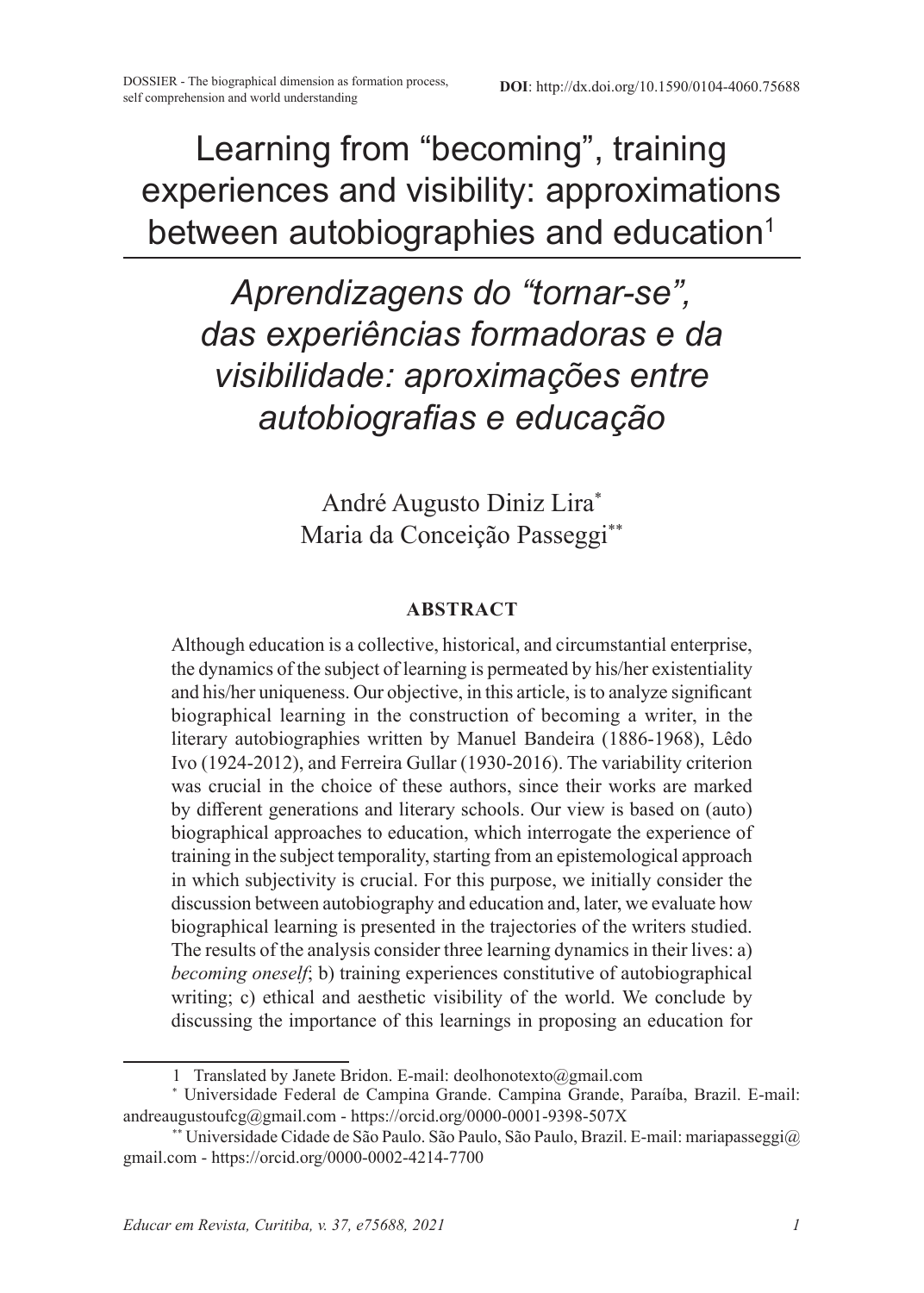the singularity that recovers these elements of biographical learning in a dynamic and aggregating way.

*Keywords*: Education. Learning. Literary autobiographies. Authorship.

#### **RESUMO**

Ainda que a educação seja um empreendimento coletivo, histórico e circunstanciado, a dinâmica do sujeito da aprendizagem é perpassada por sua existencialidade e por sua singularidade. Nosso objetivo, neste artigo, é analisar aprendizagens biográficas significativas na construção do tornar-se escritor, nas autobiografias literárias de Manuel Bandeira (1886-1968), Lêdo Ivo (1924-2012) e Ferreira Gullar (1930-2016). O critério de variabilidade foi decisivo para a escolha desses autores, posto que suas obras são marcadas por diferentes gerações e escolas literárias. Nosso olhar tem como base abordagens (auto)biográficas em educação, que interrogam a experiência da formação na temporalidade do sujeito, partindo de um enfoque epistemológico no qual a subjetividade é crucial. Para tanto, consideramos, inicialmente, a discussão entre autobiografia e educação; posteriormente, avaliamos como as aprendizagens biográficas se apresentam nas trajetórias dos autores estudados. Os resultados das análises consideram três dinâmicas de aprendizagem em suas vidas: a) *tornar-se si mesmo*; b) as experiências formadoras constitutivas da escrita autobiográfica; c) a visibilidade ética e estética do mundo. Concluímos discutindo a importância dessas aprendizagens na proposição de uma educação para a singularidade que recupere esses elementos da aprendizagem biográfica de forma dinâmica e agregadora.

*Palavras-chave*: Educação. Aprendizagem. Autobiografias literárias. Autoria.

# **Introduction**

Biographies and autobiographies, as literary genres, always stand out, on the one hand, for their fruitfulness in the publishing market and, on the other hand, as the most scrutinized object of study in Philosophy, History and Literature. It is from the mid-twentieth century, a period called by Dosse (2015) as the *hermeneutic age*, that these writings about the other (biography) and about *oneself* (autobiography) gain redoubled relevance, following the *interpretative turn* in the Human and Social Sciences.

Strictly speaking, from the beginning of the 20th century, Wilhelm Dilthey (1833-1911) took autobiography as the "highest and most instructive form" for the epistemological understanding of the historical world in the social sciences,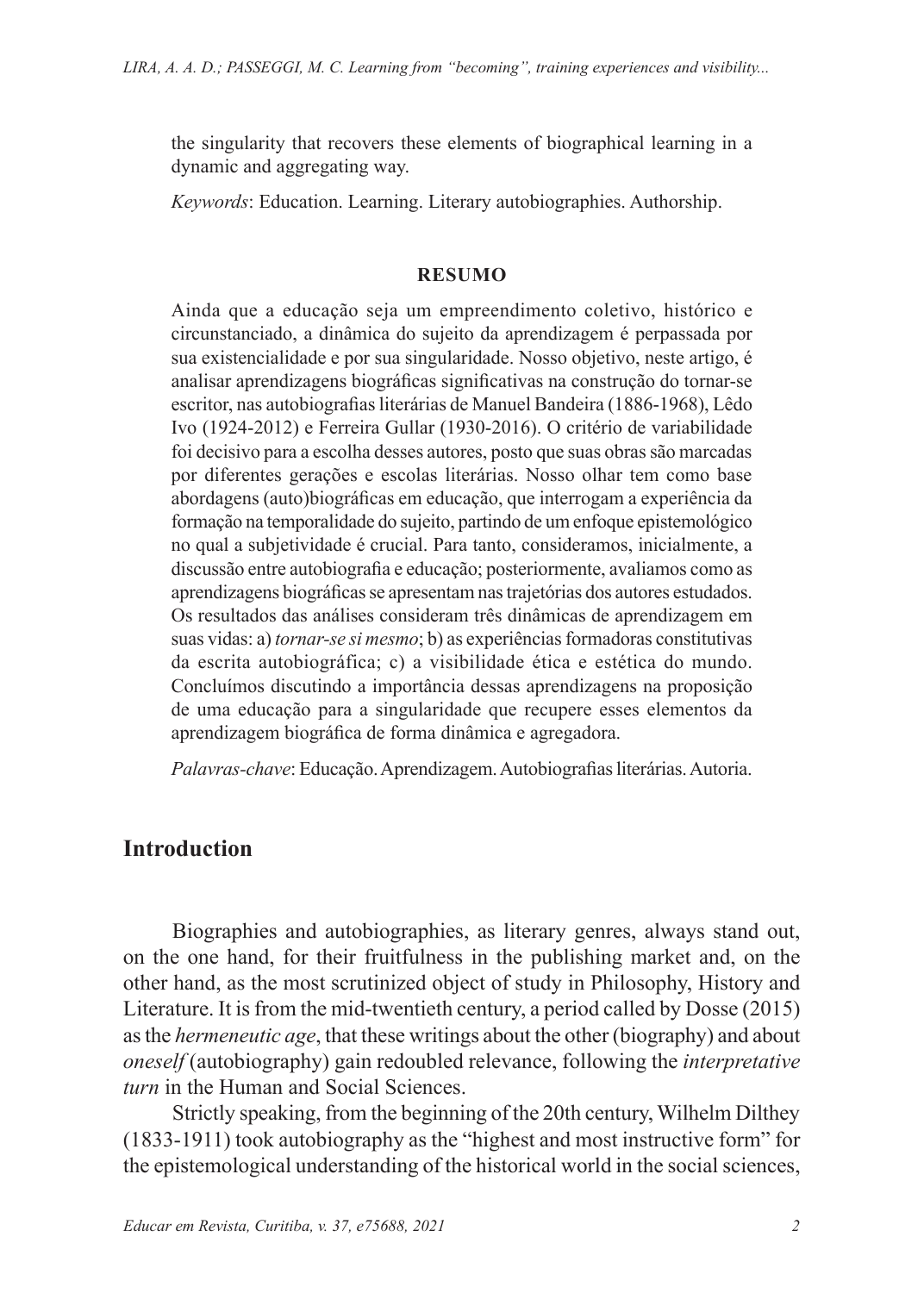through the perspective of experience, expression and understanding, because in it the subject would reflexively concretize the "connection in the history of his/her life" (DILTHEY, 2010, p. 178-179, our translation). The discussion about the singularity and multiplicity, typical of this interpretative turn, would have already marked the psychological knowledge, since its constitution and in several ways. Freud, for example, wrote an intellectual autobiography in 1925 in order to contribute to the history of Psychoanalysis, and presented a brief postscript in 1935 (FREUD, 1976).

It is only around the last quarter of the 20th century that more subjective perspectives and more narrative approaches are incorporated into Education (NÓVOA, 1995; FONTANA, 2000). The (auto)biographical approaches to Education, since the 1980s, have contributed to a better understanding of the writings of oneself in the constitution of subjectivity and processes of human and professional education. The reflective and practical orientation in teacher training, for example, has given rise to a fruitful field of research on teaching and the identity of teaching in Brazil. However, research with literary biographies and autobiographies has not had the same growth, based on narrative, psychological and educational foundations, with explicit formative and learning purposes. The most current dialogue became more restricted to historical and literary studies<sup>2</sup>.

The objective of this paper is to analyze the most significant biographical learning in the construction of *becoming a writer* in the literary autobiographies of Manuel Bandeira (1886-1968), Lêdo Ivo<sup>3</sup> (1924-2012) and Ferreira Gullar (1930-2016). The variability criterion was crucial in the choice of these authors since their works are interspersed by different generations and literary schools. Although learning is multiple and subjectivized in a particular way by each human being, it is a question of whether we can find similar processes in such differentiated life stories.

Our view is based on (auto)biographical approaches, which interrogate the experience of training in the subject's temporality, starting from an epistemological approach in which subjectivity is crucial, highlighting narrative reflexivity and the autobiographical subject (PASSEGGI, M., 2016), in opposition to the hegemonic scientific [and scientistic] matrices (DELORY-MOMBERGER, 2008). According to Delory-Momberger (2012, p. 524, our

<sup>2</sup> For an understanding of (auto)biographical approaches in history and literature, see Vasconcelos, Cordeiro, Vicentini (2014) and more broadly see Passeggi, M. (2020). About this (auto) "enclosed", with parentheses, also see Passeggi, M. (2020).

<sup>3</sup> For the analysis of Lêdo Ivo, we used mainly the book "*Confissões de um Poeta"* (IVO, 2004), but we also used the books "*O Ajudante de Lentiro"* (IVO, 2009) and "*O Aluno Relapso"*. "*Afastem-se das Hélices"* (IVO, 2013). A more complete exhibition about autobiography in Lêdo Ivo can be found in Lira and Passeggi (2018, 2020).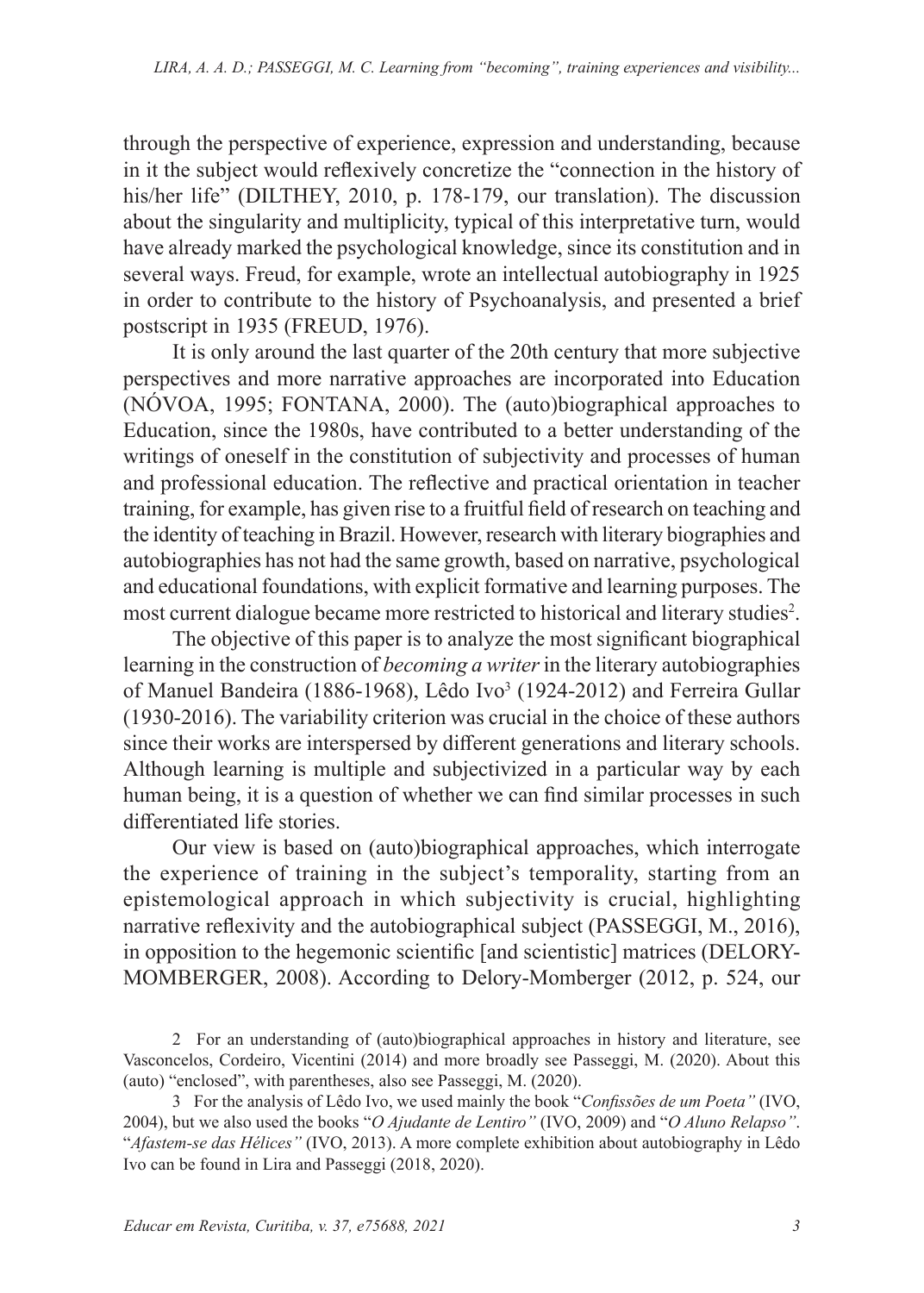translation), in this approach, it is not a solipsistic singularity but "[…] a crossed singularity, informed by the social, in the sense that the social gives it its framework and its materials".

With regard to *biographical learning*, Alheit and Daussien (2006, p. 179, our translation) consider that these are not procedures for the progressive appropriation of knowledge, it refers more properly to "[…] the highly organized process of perlaboration, connection and (trans)training of the first learning processes in a biographical figure of experiences, that is, in some way a 'second order' of learning processes". Unlike classical approaches to learning, literary autobiographies must be understood as a broad process that enables a complex relationship between autobiography and heterobiography, implying the active participation of the author and the reader (DELORY-MOMBERGER, 2008, 2019). According to the author, in the act of receiving the narrative I relate what I hear or read with my own biographical constructs, understanding them "[…] in the relations of resonance and intelligibility with my own biographical experience" (DELORY-MOMBERGER, 2008, p. 59-60, our translation).

This paper stems from previous studies and publications by the first author about the writer Lêdo Ivo (LIRA; PASSEGGI, L., 2018; LIRA, 2019; LIRA;  $PASSEGGI, L. 2020<sup>4</sup>$  and reflections conducted by the second author in the field of (auto)biographical research (PASSEGGI, M., 2010, 2011, 2016, 2020)<sup>5</sup> and projects financed by the National Council for Scientific and Technological Development (CNPq). Before entering into the discussion of the results, we need to place autobiography as one of the educational resources, since this relationship is not direct.

### **Autobiographies and Education**

Technical dictionaries are fundamental resources for understanding how a concept in a given area of knowledge reveals the forces established in the

<sup>4</sup> This work is one of the developments of the first author's postdoctoral internship, carried out in the Graduate Program in Language Studies at the Federal University of Rio Grande do Norte. It is also part of a broader research project, developed in the Graduate Program in Education at the Federal University of Campina Grande, entitled *Representações discursivas identitárias em Lêdo Ivo: a construção de um modelo interpretativo* (Discursive identity representations in Lêdo Ivo: the construction of an interpretive model).

<sup>5</sup> Publications on the GRIFARS-UFRN-CNPq website. Available at: http://grifars.ce.ufrn. br/. The paper is linked to the ongoing research project: Passeggi, M. Narratives, education, health: epistemology and methods of (auto)biographical research with children (MCTI/CNPq Call no. 06/2019, Process no. 307063/2019-4).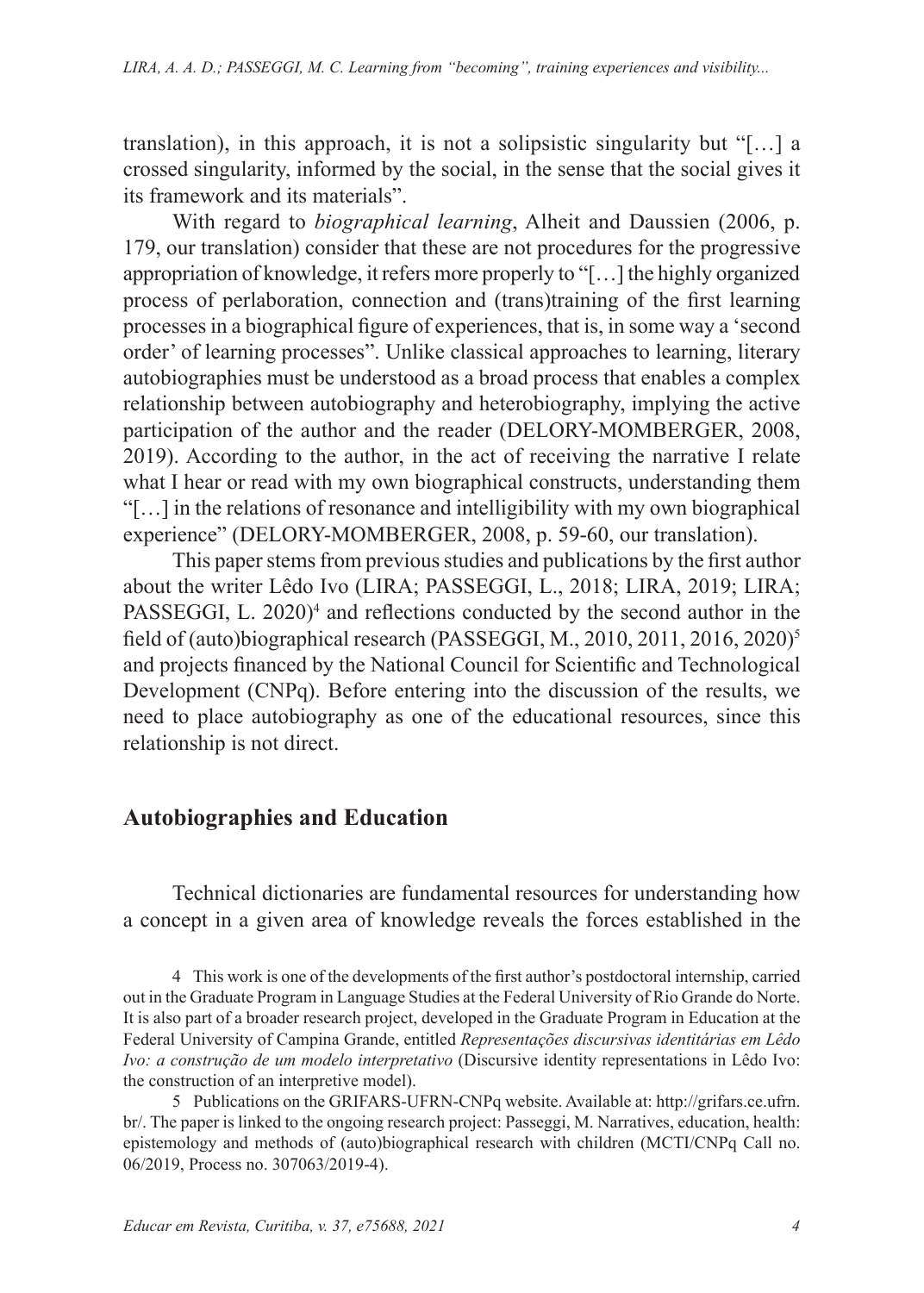scientific field. In the present case, we start from the definitions found in three specialized dictionaries: the *Dicionário de gêneros textuais* (Dictionary of textual genres), written by Sérgio Roberto Costa (2009), the *Dicionário de Termos Literários* (Dictionary of Literary Terms), written by Massaud Moisés (2013), and the *Dicionário de Estudos Narrativos* (Dictionary of Narrative Studies), written by Carlos Reis (2018).

Costa (2009, p. 38, our translation) defines autobiography as a "[…] narration (v.) about the life of an individual, written by him/herself, in documentary form, that is, it is prose, which a real person makes of his/her existence, accentuating individual life, in particular, on the history of his/her personality", admitting that it may or may not be literary. In this definition, we observe an approximation with the first perspective outlined by Lejeune (2014), which in turn is based on language dictionaries. To Costa, what differentiates the autobiography from the novel would be the characteristic "of the author telling fact and not fiction" (COSTA, 2009, p. 38-39, our translation). He also considers that there is a coincidence in the autobiography between the author, the narrator and the character. These latter characteristics are questioned in the more specific literature in the area, including the development of Philippe Lejeune's work (2014).

In his *Dicionário de Termos Literários*, Massaud Moisés (2013, p. 47, our translation) initially highlights the etymological and historical elements of the term. He stresses that "[…] the literary activity he designated dates back to the first centuries of Christianity, more precisely from Augustine and his *Confessions*, written in the year 400". However, even though mentioning Augustine, Moisés disregards, on the same page, its importance, as a "historical conscience" would be necessary, while the *Confessions* would narrate "the trances of his dramatic conversion, giving primacy to God". We may observe here a scientific reading of autobiography and truth, when listing the gaps raised: by the lack of confidence [the author distorts his past by forgetting, by amplifying or lessening facts], by the author's narcissism and even by the style used, adapting to the "fashion standards". The discredit towards the autobiography is emphasized once again in the understanding of its usefulness, by restricting its value to the penalty of a famous author, as it would reveal "[…] a testimony that the writer was given to witness his vital ascension" (MOISÉS, 2013, p. 48, our translation).

The understanding of Moisés (2013) and Costa (2009) when considering the dichotomous understanding between truth and fiction, is no longer supported, even in the areas to which these dictionaries are directed, as well as by the complexity of the discussion on biographical and autobiographical writing. However, the *Dicionário de Estudos Narrativos*, by Carlos Reis (2018), which is based, among other authors, on Philippe Lejeune, Georges Gusdorf, Paul Ricœur,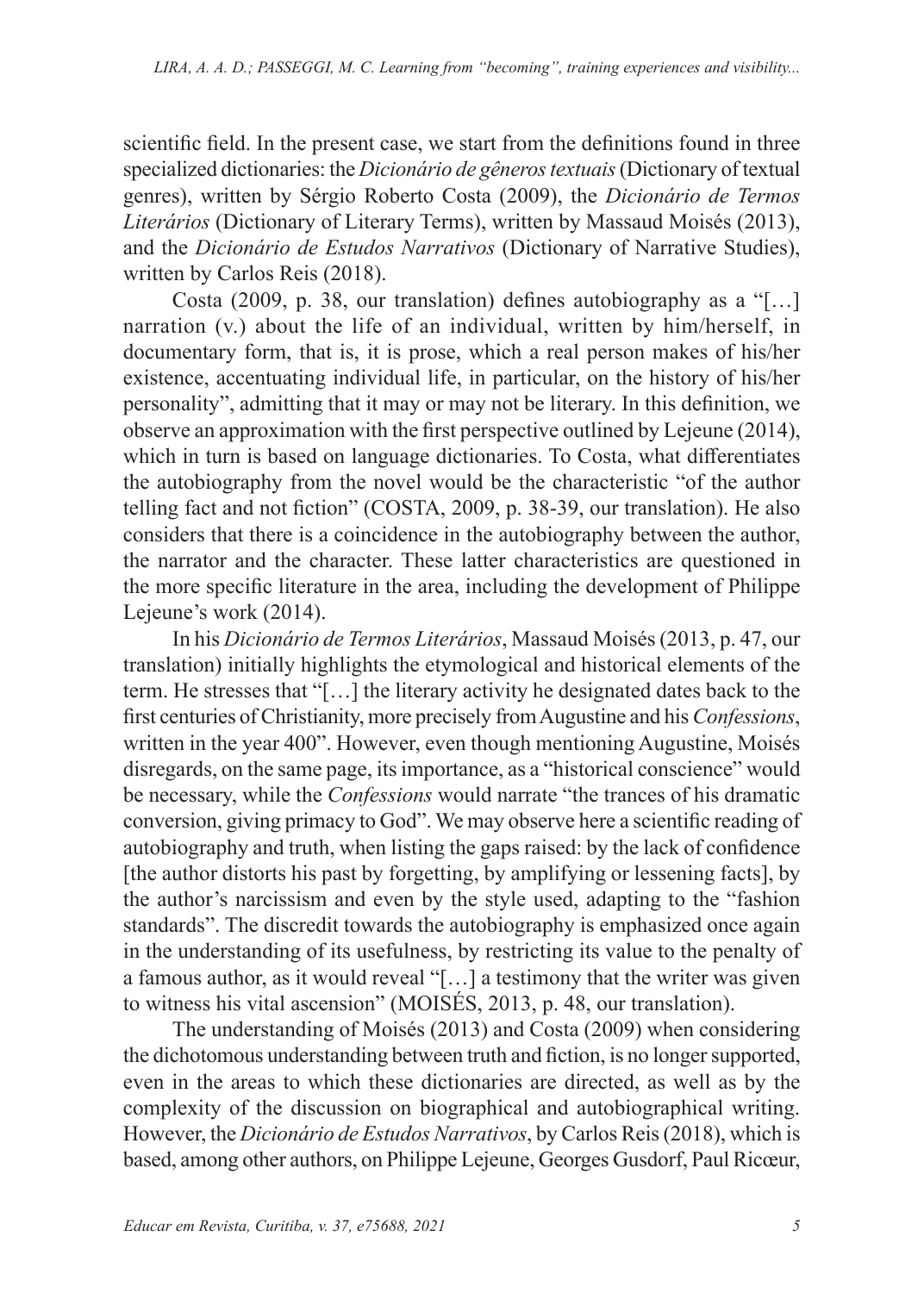expands the discussion of the concept of autobiography, considering its *formal, ontological and thematic aspects*. Reis (2018) also discusses identity, structural aspects (mainly related to time) and expression of subjectivity, emphasizing the valorization of the "[…] experience of those who tell, in harmony with the exemplarity of the reported events, understood as deserving attention and even registration" (REIS, 2008, p. 36, our translation). We observed, in this sense, this dictionary diversifies the academic discussion on autobiography and points to an educational perspective as it highlights exemplarity.

The dictionaries of Costa (2009) and Moisés (2013) did not take into account, or did not deepen, the rich historical-conceptual and epistemological discussion, which arose, directly or indirectly, since the work of Wilhelm Dilthey (1833-1911), passing through Mikhail Bakhtin (1895-1975), Paul Ricoeur (1913-2005) and Jerome Bruner (1915-2016), as well as in more specific works (BRUNER, 2014; DILTHEY, 2010; DOSSE, 2015; GUSDORF, 1991; LEJEUNE, 2014; LYLE, 2018). Some general considerations are necessary, in view of the construction of the perspective we have adopted, anchored in (auto)biographical research, which highlights the educational issue. We have already pointed out earlier that there are questions about the educational sense of autobiography, woven into post-structuralism and in what was called deconstruction, based mainly on the work of Nietzsche, according to Duque-Estrada (2009). Next, we will discuss authors whom approximate narrative approaches from a more educational perspective.

Wilhelm Dilthey's work brings an epistemological discussion of the historical world in the Social Sciences from the perspective of experience, expression and understanding, highlighting autobiography as the "highest and most instructive form", considering that in it the subject would reflexively concretize a "Connection in the story of his/her life" (DILTHEY, 2010, p. 178- 179, our translation). In the autobiography, the value, purpose and meaning of life are realized and found. "We interpret life as the realization of a supreme truth, to which all particular ends are subordinated, as the realization of a supreme good" (DILTHEY, 2010, p. 180, our translation).

It is important to underline the place of instruction and example in the encounter between people, with "understanding being a reunion of me in you" (DILTHEY, 2010, p. 168). And in the inspiration of this epistemology that is not just a mere methodological or idiosyncratic individualism, Carino reflects on the intersection between history and the images of men set into motion:

<sup>[...]</sup> heroic times demand the biography of heroes, romantic times demand that the lives portrayed show romanticism; historical times governed by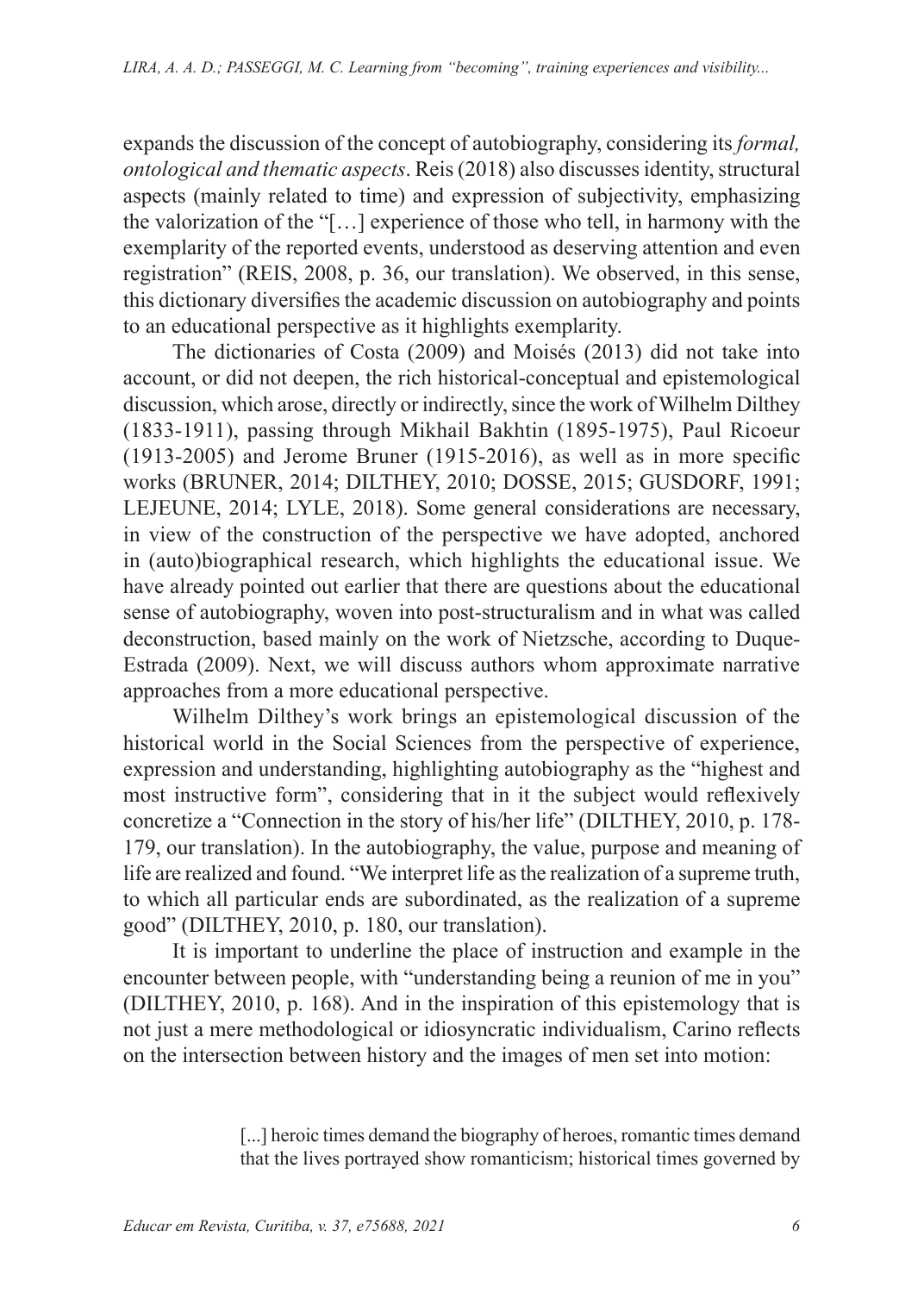the power of faith demand that biographies be hagiographies, portraying the purity and righteousness of the saints (CARINO, 1999, p. 157, our translation).

In another direction, but still highlighting the value of autobiography in its educational dimension, Gusdorf (1991) will emphasize issues of an existential nature of the uniqueness of human trajectories, of the testimony that evokes as a source of wisdom about life. According to the author, the autobiography is a "work of art", "work of edification", a source of self-confrontation and narcissistic fascination. Another important characteristic, according to Gusdorf (1991), is the establishment of a dynamic temporal relationship, where what matters is not the chronology, but the time experienced, thus, "[…] no podría ser pura y simplemente, un proceso verbal de la existencia, un libro de cuentas, un diario de campaña: tal día, a tal hora, fue a tal lugar... Tal tipo de cuentas, aunque minuciosamente exacto, no seria más que una caricatura de la vida real"6 (GUSDORF, 1991, p. 12).

Of all the authors mentioned above, Lejeune (2014) is the most wellknown and referenced author in regard to autobiographies. Lejeune's analysis is more empirical of the text and the mechanisms that operate within it. The author started from the definitions of autobiography dictionaries, but he also presented an innovative picture, at the time, by intercrossing the character's name with the possible pact established with the reader in the work, in a 3 x 3 type table,  $\neq$  name of the author, = 0, = author's name] x [Romanesque,  $= 0$ , autobiographical]. Lejeune would reconsider his work countless times, incorporating new prose texts, which were unknown to him as counterexamples, including texts of a hybrid character. Lejeune discussed extensively other texts of an autobiographical nature, about fictionality and the internet, among others. This author's work and his sincerity in constantly reviewing it, among other lessons, shows that autobiographies, in recent years, have become more complex, including the linear relationship between author, character and the name of who wrote the autobiography.

Other approaches discuss more the dimensions of psychological and educational nature. This is the case of studies conducted by Bruner (1997), which occupy an important place in this context. The author discusses autobiography

<sup>6 &</sup>quot;[…] it could not be purely and simply, a verbal process of existence, an account book, a campaign diary: on such a day, at such a time, he went to such a place ... Such accounts, although meticulously accurate, would not be more than just a real-life cartoon" (GUSDORF, 1991, p. 12, our translation).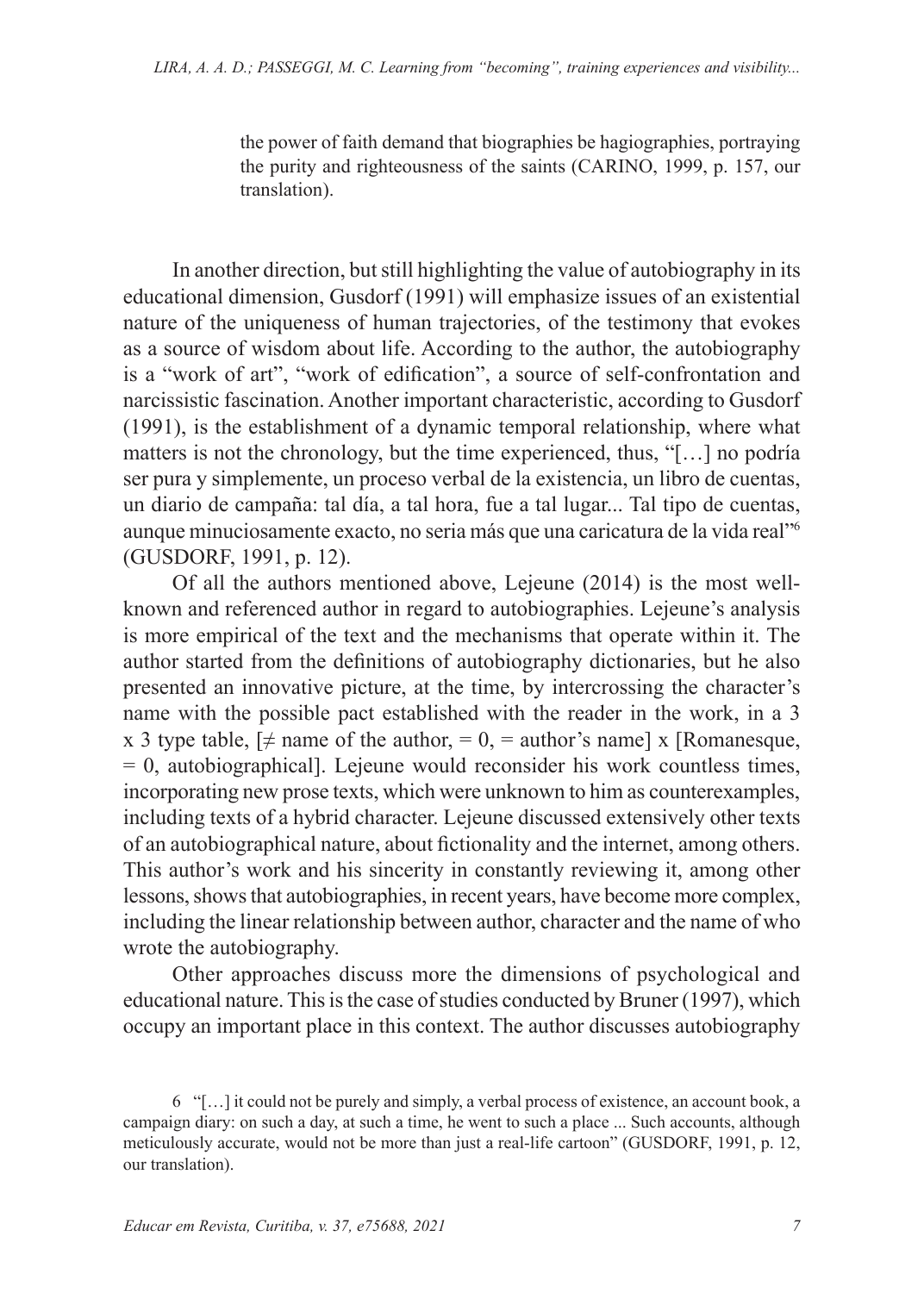within the framework of popular psychology, which takes into account the subject's point of view, committed relationships, lifestyle, interests and, above all, narrative thinking, as a founding element of the human being, who from a young age would be a true storyteller for others and him/herself. The self would be a narrative construction of him/herself as well as of the others that also constitute him/her. The narratives of oneself also mirror the image that the subject builds about his/her abilities, actions and the repercussions, of his/her place in the world.

Starting from a psychological and educational reading, Lyle (2018) conducted a research on the contribution of autobiographical narratives to the development of identity and integrity. This researcher elaborated five premises based on the knowledge about autobiographies in education, arguing that: a) teaching is an autobiographical work; b) good teachers link identity to integrity; c) we build our identity through narratives; d) we promote integrity by problematizing dichotomous paradigms; finally, e) establishes a continuity line with the discussion about *possible selves* or *alternative selves*, in the perspective of Markus and Nurius (1986), which was also appropriated by Bruner in the work cited above.

Together, these authors emphasize the value of autobiography and its link in education from a broad point of view. The education of the subject by reading novels that portray the story of a life was one of the purposes of the well-known *novels of education, a bildungsroman* of German tradition. Thus, autobiographies can be understood as texts that allow various possibilities of education, due to the relationship established between the processes of autobiography and heterobiography, which we have already mentioned.

### **Learning from becoming oneself**

Certainly, since I was a child, I silently prepared to be myself, to become myself. It was an underground operation. I wanted to express myself, to communicate. I would like to be. [...]. I learned that this operation, aimed at converting the experiences lived into art, demanded a certain use of language, demanded a competence that could only be obtained if my life was endless learning (IVO, 2009, p. 15, our translation).

The learning path is ideally affected by the conjunction between cognition and emotion, between the will and the constitution of a personal project, which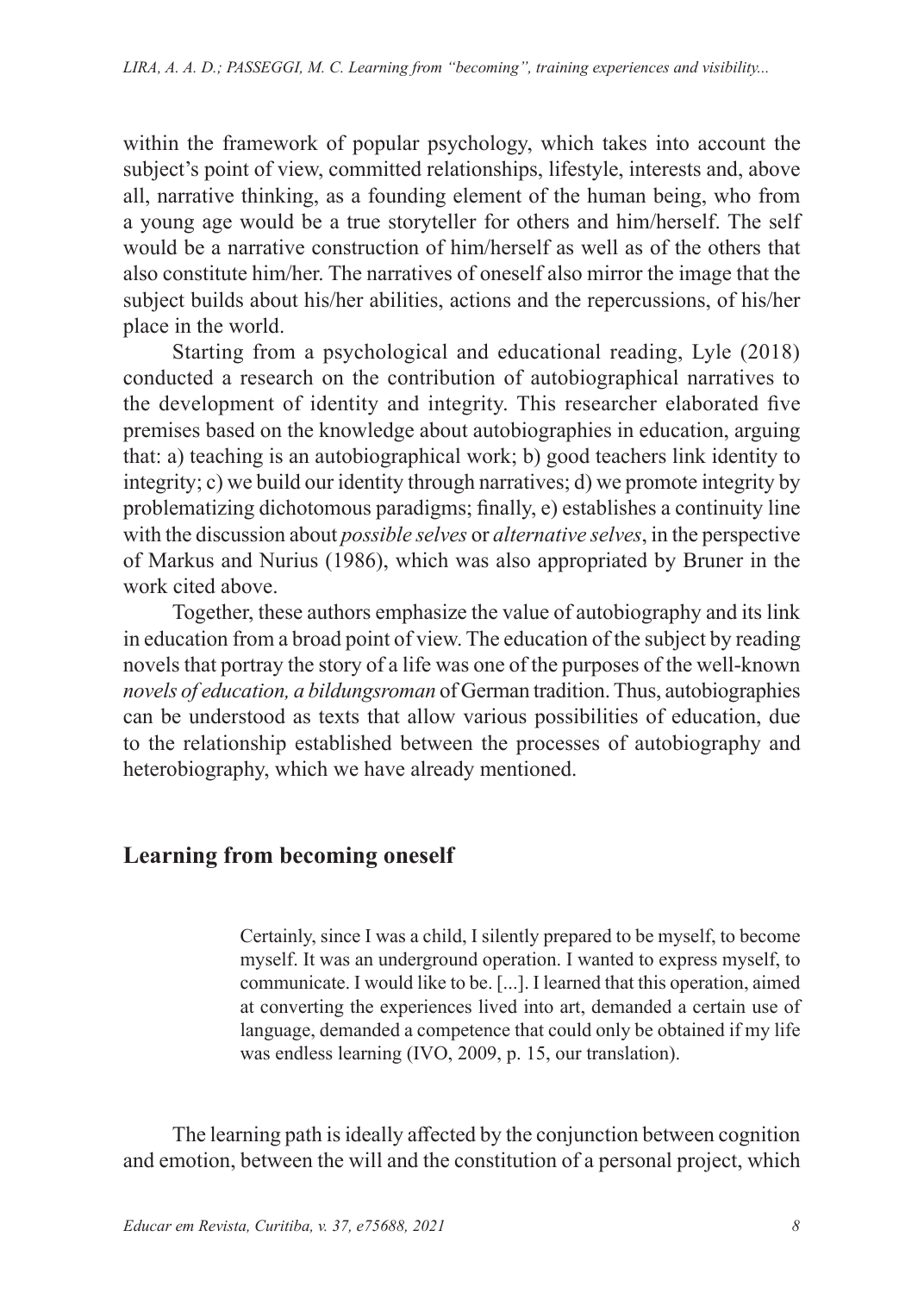unfolds in one doing or several doings. In all the analyzed autobiographies, the relationships woven with learning are evident in many aspects. Bruner (2008) states that we understand a lot about the human mind with the study of its deficiencies and pathologies. To the author (2008, p. 30, our translation), knowing "[...] the smooth flight of the human mind, operating at its best" is also a challenge. Our interest in using autobiographical writings is directed towards understanding this dynamic "operating at its best".

First, the analyzed authors sought to improve their writing techniques through continuous learning. Manuel Bandeira stands out for a negative reading of his potential through the perfectionism that drives him: "my verses were nothing more than a poetic exercise, without a shadow of poetry, and where undeniably, there was nothing beautiful" (BANDEIRA, 2012, p. 54, our translation), and later: "How naive of me, and I was already twenty-eight years old" (BANDEIRA, 2012, p. 71, our translation). However, these limitations encourage him as lessons: "I meditated on the lesson and even today in all the poetry I write I remember it and try to pronounce only the essential words" (BANDEIRA, 2012, p. 75, our translation).

In his autobiography, Manuel Bandeira describes his trajectory as a career deviated from Architecture, which is presented as a constant shadow in his poetic life, as a life that should have been and yet could not be realized. At the same time, tuberculosis, which puts him on the verge of death daily, was also a channel for the development of his writing career. *Becoming a poet* is intertwined, from beginning to end, with the emblem of the search for *Pasárgada* that is to Bandeira (2012, p. 24, our translation) "[…] all the life that could have been and was not". Becoming is thus instituted as a disturbing theme to Bandeira, that of poetry and life lived and not lived. His identity as a poet is, therefore, the realization of another life.

Lêdo Ivo, however, is a wasteful poet and is situated in a positive understanding of himself, as an eternal and avid apprentice, as we can read in the title above. This project-path appears with a *prospective identity*, in the perspective in which he seeks a certification. In Taylor's (2013) reading of Ricœur, the prospective identity is outlined in terms of expectations, future possibilities and a sense of incompleteness. The mastery of written art moves, to Lêdo Ivo, together with the learning of the technique, the reading of the great writers, the search for perfection, even if it is impossible to find. His poetic trajectory, aimed at as a child, pointed to a reality: "[…] it demanded a competence that could only be obtained if my life were of endless learning" (IVO, 2009, p. 15, our translation). The language and his work are, therefore, constitutive of himself: "I gradually became a creation of my own creation" (IVO, 2004, p. 101, our translation).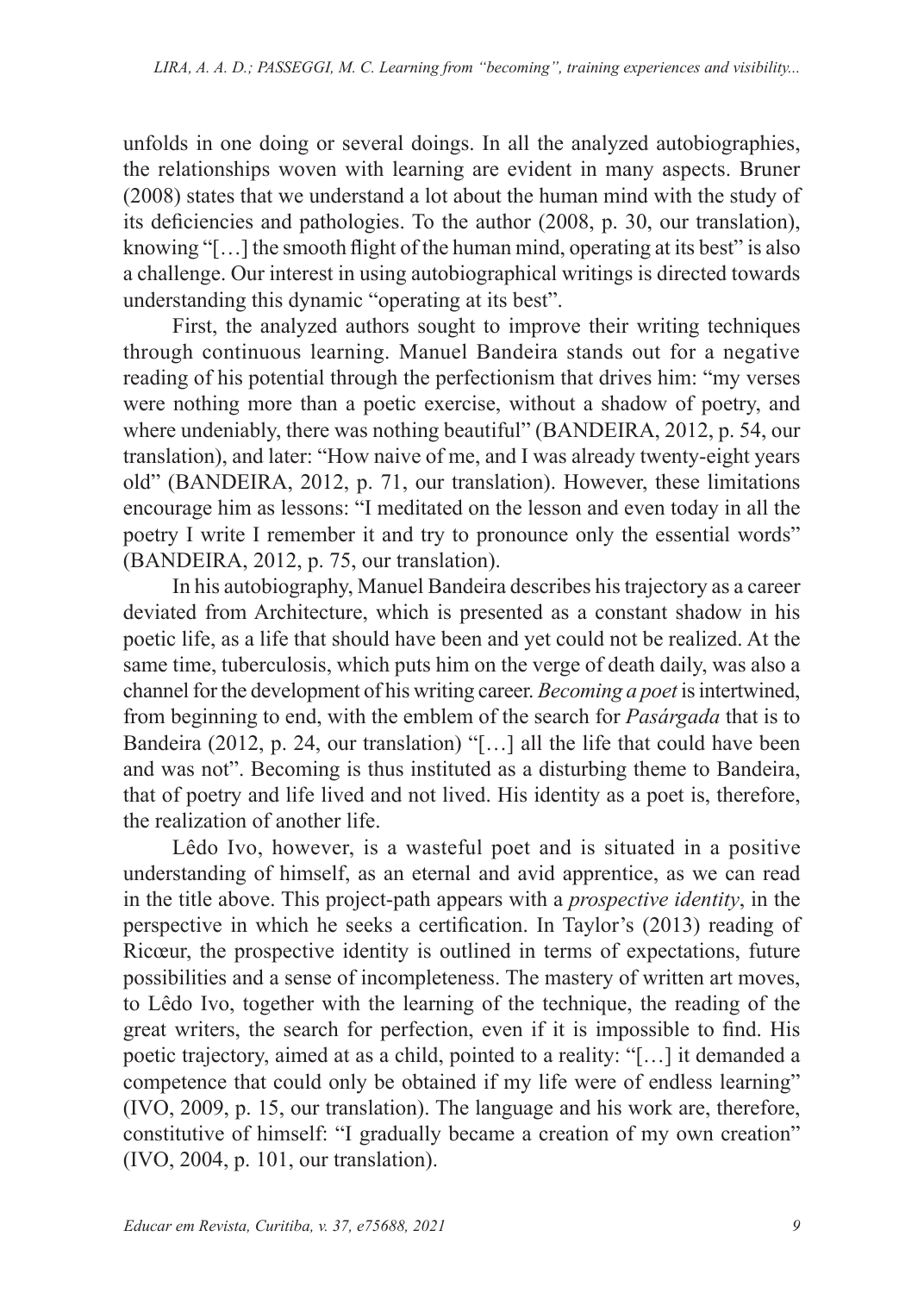Ferreira Gullar does not show the same proximity to the feeling of poetic vocation, since childhood, it would be more properly a relationship established in youth. His journey was made up of mishaps, personal crises and setbacks to language, to the point of avoiding writing even in Portuguese at a certain point in his life. "I was so taken aback by the normal use of the language that, as I had to answer the letter from a friend of São Luís, I wrote to him in French" (GULLAR, 2015, p. 35, our translation). In his personal journey, the gradual recognition that the language in which he expressed himself "was old", led him to new ways of writing and creating poems, including considering the materiality of poetic expression. After some struggle woven with himself and with language, the poetry that according to the author was his life regained meaning again. The words took on forms and movements in space, hence their relationship with the neo-concrete movement.

In the autobiographies analyzed, we can perceive different nuances in the way these learnings are presented by the authors. They are learnings of the self. Biographical learning. Dilthey (2010), as we have already discussed, considers that the autobiographies point to the realization of a supreme project that gives meaning to all subprojects or actions articulated to this greater purpose. It would be necessary to find that sense in them. In summary, to Bandeira, *becoming a poet* is living in the shadow of an unlived life, which makes him go in search of *Pasárgada*. To Lêdo Ivo, *becoming a writer* is to trace a path to be reached, a glorious marriage with language. To Gullar, it is a discovery in the midst of crises with himself and with language. More properly, a discovery of language beyond linearity.

Learning to *become*, seen through the eyes of the authors themselves, therefore, implies a series of elements, such as authenticity, expansions and delimitations of the self. Several psychological approaches highlight this search for oneself as an achievement of the self, as a search for authenticity. According to Rogers (1991), personal development must necessarily involve "becoming a person". Some principles are basic to his theory: congruence, the unconditional acceptance of the other, the full experience of affective relationships, the affection towards oneself. In general, both therapists and teachers are understood as facilitators of learning, admitting, with Rogers (1991), that the walk of personal development is an individual and unique process, which must be followed by the subject himself.

In Winnicott's work (1990, 1996), the definitions of "true self" and "false self" are fundamental axes for the development of being. According to the author, the true self goes hand in hand with spontaneous gestures, with creativity, with integration, from the tenderest age. His understanding of human development incorporates relationships with the mother and the various environments that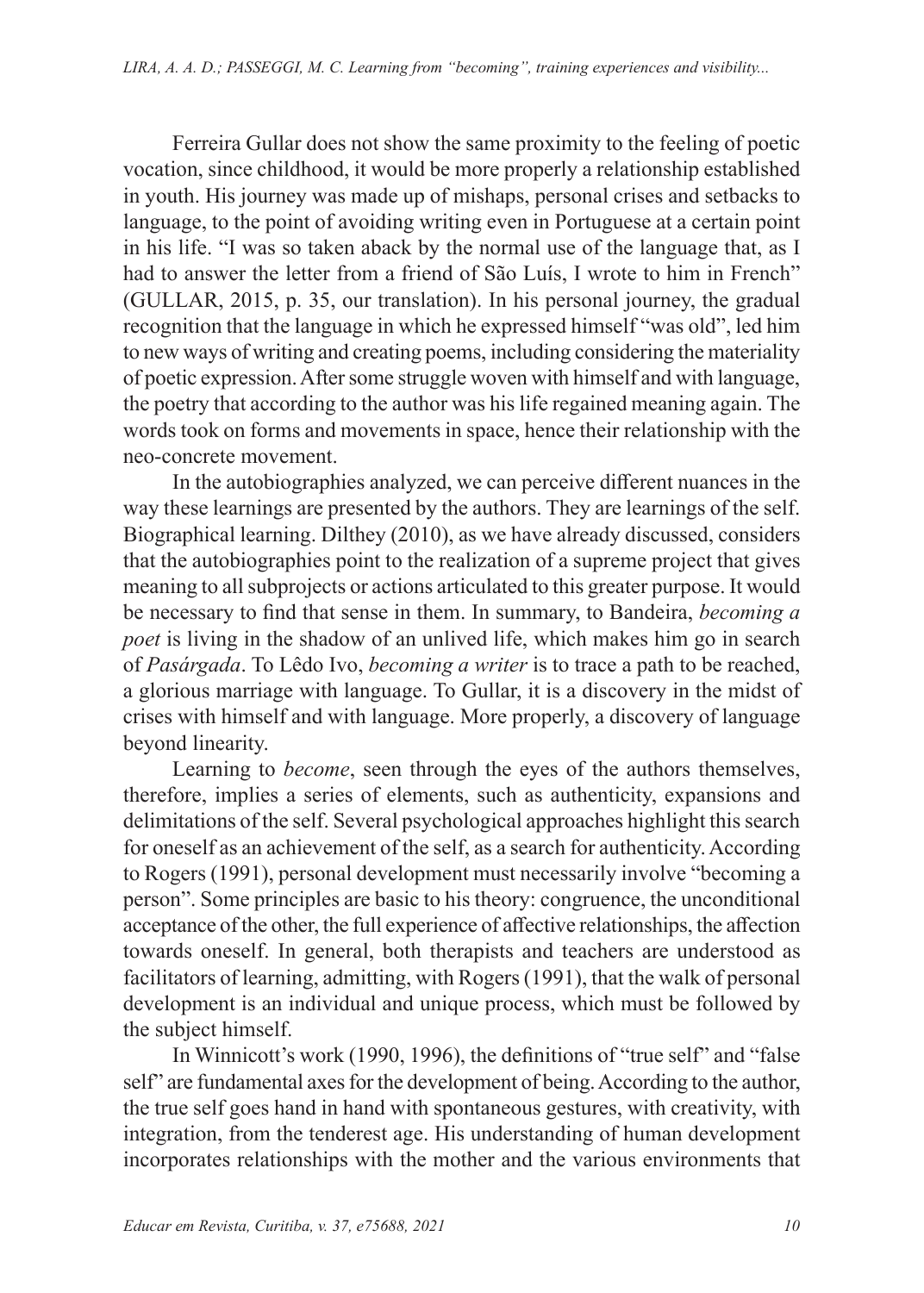can be welcoming and conducive to development. The family and the school are institutions that play a crucial role in handling and holding. These concepts are not reduced to the understanding of the child's development, because what is play in childhood, in a metaphorical relationship, will be work in the adult. To Winnicott (1990, 1996), the "false self", in contrast, is adaptive, repeating institutionalized patterns that produce subjection; therefore, they are pathological or submissive to the ordered and imposed reality. It is worth noting, however, that, to Winnicott, the adaptive self is also necessary, as it constitutes a defense of the self. In some clinical cases, the psychoanalyst noted that this was the only way to survive.

Finally, this *becoming oneself* is related to broad learning processes with oneself, with others and with the world. To Luft (2004), this becoming/process can be seen as a transgression, since it is reinvented, an autobiographical reflection, in such a way that it is anchored in the wisdom of "Questioning what is imposed on us, without foolish rebellion, but still without too much prudence". And in this configuration, the author continues: "Support without submitting, accepting without humiliating yourself, surrendering without renouncing yourself and a possible dignity" (LUFT, 2004, p. 23, our translation).

### **Learning from formative experiences**

But one thing is certain - he made me feel in the great writers of the past that indefinable element that is the genius of the language, to which he has always been so particularly sensitive. His lesson was and continued to be, very precious for my poetic experience (BANDEIRA 2012, p. 33, our translation).

The discussion about the relationship between experience and education is historical. Comenius, Rousseau, Dewey and Piaget, to name just the most remembered, each in their own way, discussed the place of experience in personal development. Reflections on experience occupy a privileged place in biographical approaches. According to Nóvoa (2010), adult education has always been impregnated by the school model, being understood as a preparation in the present to act in the future. To the author, a new epistemology of training has developed since the 1980s, having as one of its pillars the biographical approach, action-research and reflexivity.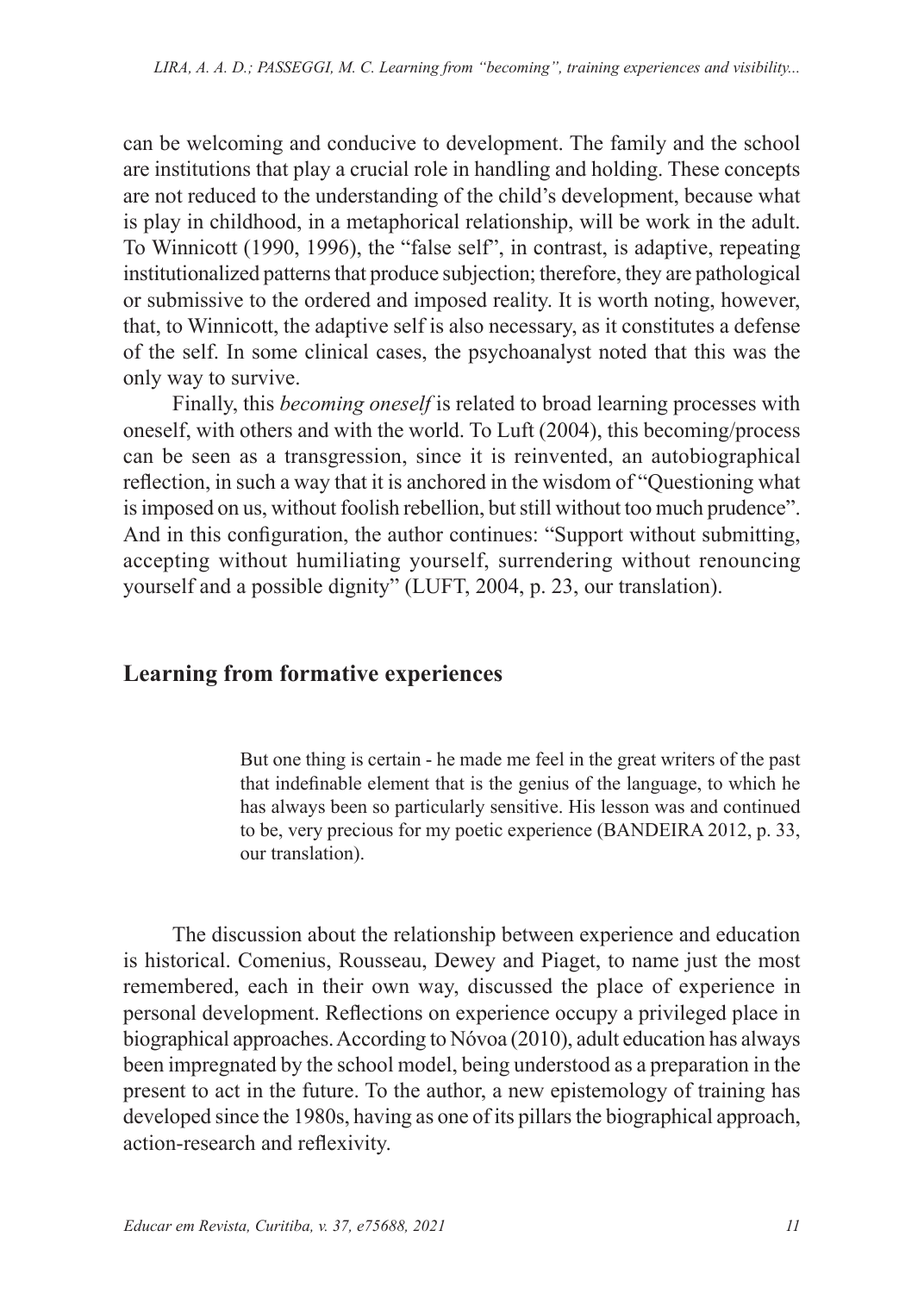Larrosa (2004, 2016) has brought the discussion between experience, narrative and identity closer, highlighting the role of literature in the construction of subjects. To the author, experiences have been neglected in contemporary times due to information overload, excessive opinions, lack of time and overworking. We agree with the author, in part. The idyllic search for another time, for experimentations of ideal experiences, is no longer the reality of most people in training, whether due to these excesses (of opinion, work, information), or because of the lack (of time, work, information) however, we believe that these excesses and absences are also part of biographical learning.

According to Josso (2004, p. 48, our translation), the concept of "formative experience" is crucial, as it refers to "[…] a consciously elaborated articulation between activity, sensitivity, affectivity and ideation", with great repercussions to *become* who we are. The learnings, to this author, would be linked to existential knowledge: instrumental and pragmatic; comprehensive and explanatory. Knowledge that, unlike cognitive approaches, is related to the self: how I know myself as a psychosomatic being, being able to interact and being able to represent.

We, therefore, admit that *literary autobiographies* allow us to identify examples of complex and integrating experiences of learning that refer to oneself. In previous work, Lira and Passeggi propose that the educational experience in the work of Lêdo Ivo moves towards a holistic and integrating look at the experiences, combining reason and sensitivity, reading the world and reading the word, with a mutually constitutive alternation (LIRA; PASSEGGI, L., 2018). This experience integrates, in a symphony, articulated sets of elements: a) nature (sea, waves, sun, mangroves, beach, the sea mist itself and its effects); b) animals and insects (hawk, vulture, crab, tarantula, ant); c) world objects (lighthouse, ship, door).

In literary autobiographies of different generations and from different fields of knowledge, it is possible to understand the importance of the other in the constitution of oneself, to some authors, a teacher, to others the wife or husband, a friend, parents or characters from the literary or artistic life with whom they related. These other constituents of oneself can still be figures known for their stories, writings, attitudes. Bandeira (2012, p. 27, our translation), recalls, for example, his father: "So, in my father's company, I was soaking up this idea that poetry is in everything - both in love and in slippers, both in logic and in discharge". When analyzing the street of Curvelo, which is part of his poetic experience, it is with a certain hopelessness that he interweaves the memories of the street and his father, inviting the reader to think about his own history and the history of the family.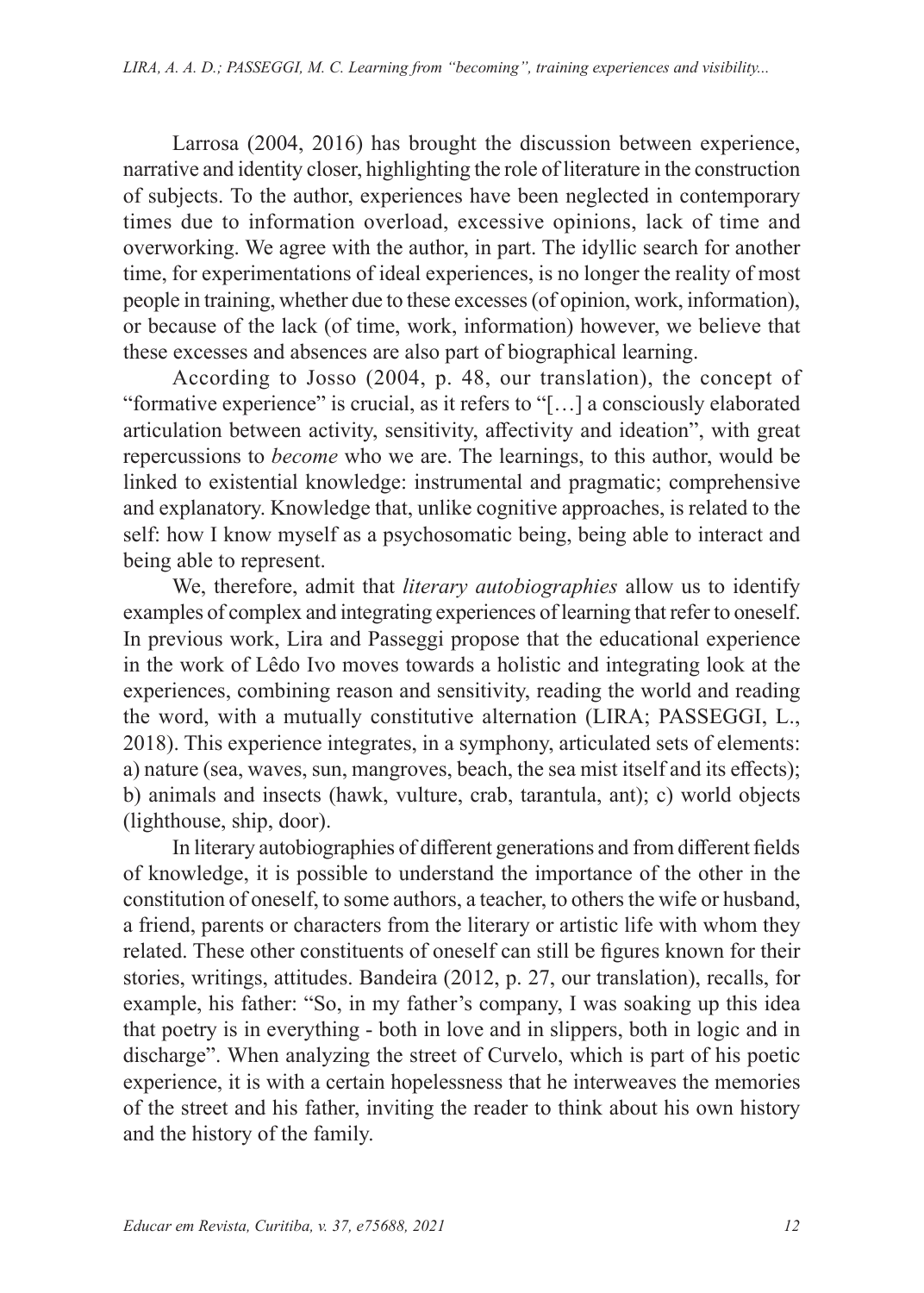My father's death and my residence in Morro do Curvelo from 1920 to 1930 just matured the poet that I am. When my father was alive, death or whatever might happen did not concern me, because I knew that by putting my hand in his, there would be nothing that I did not have the courage to face. And it was just that I would have to face poverty and death (BANDEIRA, 2012, p. 82, our translation).

On the other hand, the experiences of others and with the objects of knowledge can also prove to be life lessons in the positive and motivational sense. This is perhaps why the biographies and autobiographies of people who stand out for their genius in different fields of human activity are highly desired. When studying high-performance professionals, Csikszentmihalyi (1992) discusses the autotelic self, through which the individual enters the process of flow as an aggregating experience that combines goals, immersion in the activity, concentration on what is happening and satisfaction with the experience. This experience is made by playfulness, as exemplified in Ferreira Gullar's biography, which, at various times, reflects on the movement of his poetic construction and of himself:

> [...] I gave myself up to a kind of unpredictable adventure, in which the poem was taking shape and meaning, much to my surprise and joy. [...]. Sometimes he would write verses that were structured in combination with the blank of the page, play on words and silence; sometimes he would abandon that course and would write prose poems, defying the logic of the discourse; then he would go back to the verse but at another stage of experimenting with the adventure. It must be understood, however, that this is the view I have today of what happened then; at that time, I just lived the experience without worrying about understanding it (GULLAR, 2015, p. 25, our translation).

Gullar and Lêdo Ivo highlighted the importance of their primary teachers in recognizing their potential. Gullar sees in the teacher's mirror, which illuminated him, a taste for language, and how he realized that he could write even better. Lêdo Ivo, for being an outstanding student, was taken to talk to Graciliano Ramos, who then held the position of teaching director at his school in Maceió. This encounter between young Ivo and a great exponent of Brazilian literature would never be forgotten in his life as an author: "The *sertanejo agreste* [a person from the hinterland of the Northeast region of Brazil] put his hand on my head.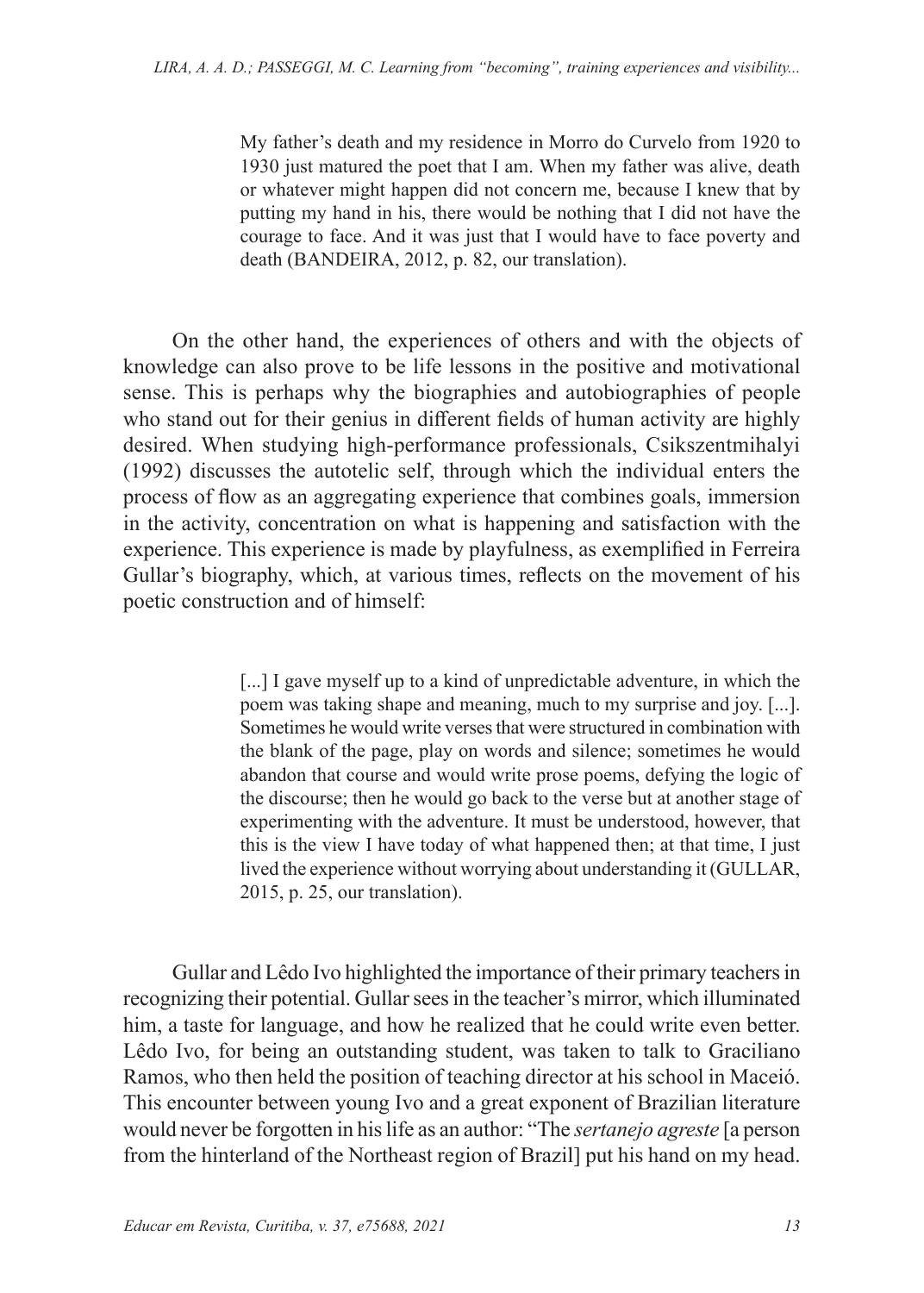To this day, this surprising gesture of affection follows and pursues me, as if it were anticipation, and the announcement of a destination" (IVO, 2009, p. 276, our emphasis, our translation).

However, experiences, as we have already stated, can manifest themselves in several ways. To Gullar (2015, p. 23), Hoffman's reading, in a book covered in mold, found in a bookstore of used books, in São Luis, served to reflect on himself: "But the conclusion was curious and, apparently, has no relationship with him: 'Literature will only make sense if it changes anything, even if it is my own life'". This relation of Hoffman's reading in the poet's self-reflection reminds us of the links between autobiography and heterobiography, although history does not always evoke a direct and immediate relationship with those who read it, it can lead to reflect on oneself indirectly, as Delory-Momberger (2008) suggests.

## **Visibility learnings**

A teapot. An apple. A vase of flowers. The eyes of a dog. The spiritual exercise of vision is essential for poets who only learn to see as long as they know how to focus on the most banal and everyday things. [...]. Knowing how to see is a poetic duty. And life requires a lot of eye in order to be seen (IVO, 2004, p. 28, our translation).

Photography is such strong writing because it can be read worldwide without translation (SALGADO; FRANCQ, 2014, p. 58, our translation).

As we saw earlier, experiences with others are fundamental in the task of building our own experiences and it is in this sense that Manuel Bandeira highlights the importance of his father in visibility learning. This learning of the gaze, which is transposed to a "making see", is not necessarily imagery transformed into words. It can be a feeling, a smell, a sensation to be transmitted. Gullar (2015) worked, for days, to convey, in the form of a poem, the sensation he had when he came across the smell of a tangerine, which his son peeled in his living room. For that, his inquiries on how to write the poem led him to study tangerines, and only after this study he was able to write.

The authors studied here consider that visibility is a privileged form of "communicated observation", which can highlight both an "aesthetic" of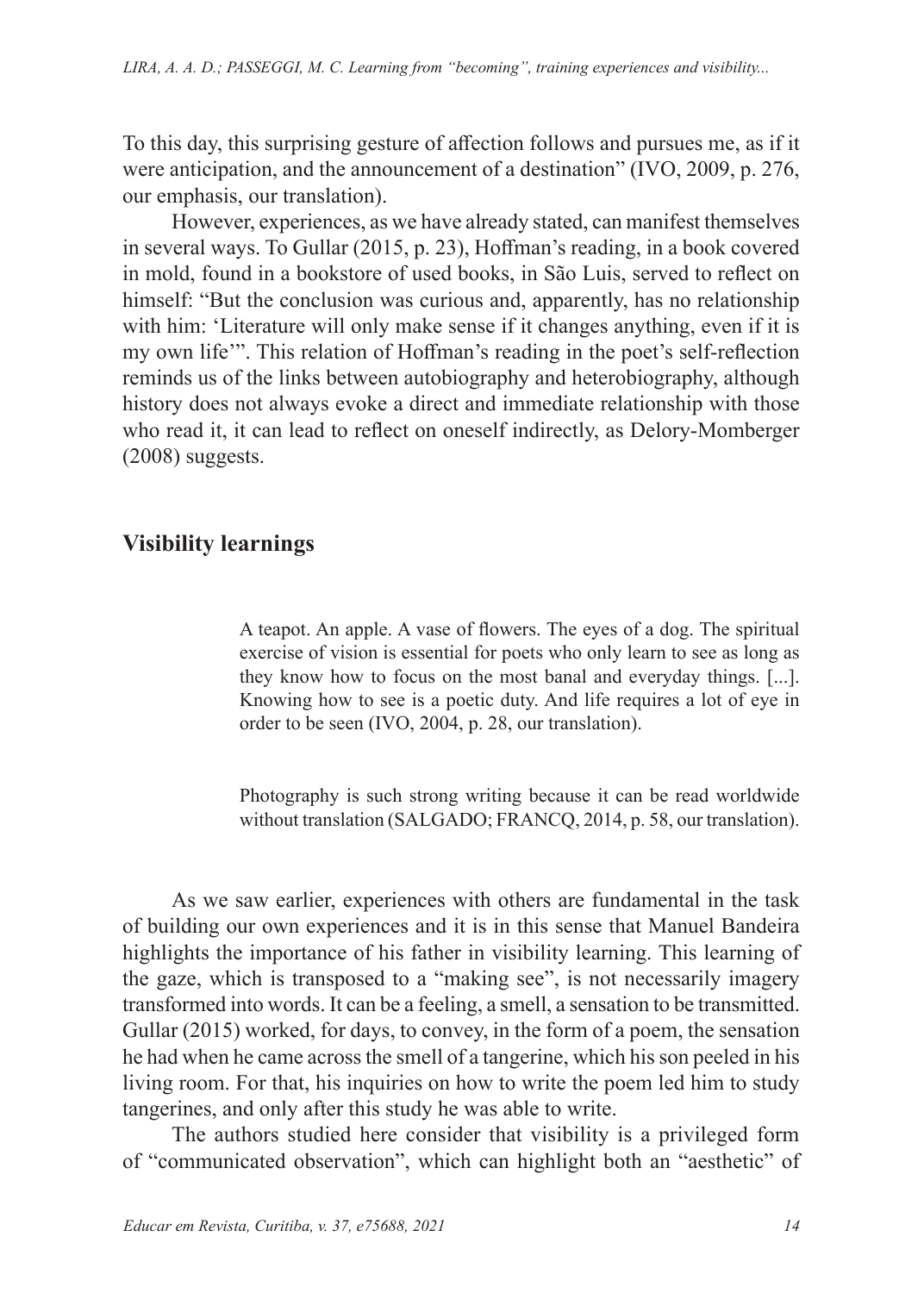the invisible world and "ethics" for the world. The aesthetic dimension is not necessarily accompanied by political ethics, but it can envision an ethics for life, for good living as a bridge for existential reflection. Bandeira (2012), reflecting on a common journey that has become singular, combines aesthetics, reflexivity, a sense of finitude and completeness in a single moment:

> The trip there, still in the dark of the night, was the most beautiful trip I took in my life. Venus shone on us so big, so intense, so beautiful, that it even seemed scandalous and made me want to die (from that moment the title of my next book would come out: Estrela da Manhã [Morning Star] (BANDEIRA, 2012, p. 116, our translation).

This ethics and aesthetics also mark Sebastião Salgado's life, when he affirms in the book co-authored with Francq (SALGADO; FRANCQ, 2014), that told photographic stories through his work. These stories were marked by his autobiography, his point of view, and what he considered a mission: to reveal the ills and injustices of the world and against the world. What can go unnoticed for an unsuspecting look, Salgado explains the marks of narrative reflexivity, his sensitivity and the autobiographical dimension itself, behind the photographs he took throughout his life.

> All my photos correspond to moments intensely lived by me. They all exist because life, my life, took me to them. Because there was a rage inside me that took me to that place. [...]. My photograph is anything but objective. Like all photographers, I photograph according to myself, what goes through my mind, what I'm living and thinking (SALGADO; FRANCQ, 2014, p. 47, our translation).

After years of toil with these photographic stories, his autobiography (SALGADO; FRANCQ, 2014), illuminates his imagery work. In this sense, Lêdo Ivo, reflecting on artistic creation, pondered: "Poets, like other creators, have the task or mission of proceeding with the visibility of the universe. Poetry is an art of seeing - of seeing and knowing how to see what, even under our eyes, can only be distinguished by the use and illumination of language" (IVO, 2013, p. 129, or translation). These learnings of visibility lead to a pedagogy of the gaze. A teaching mediated by images and words, which express in different ways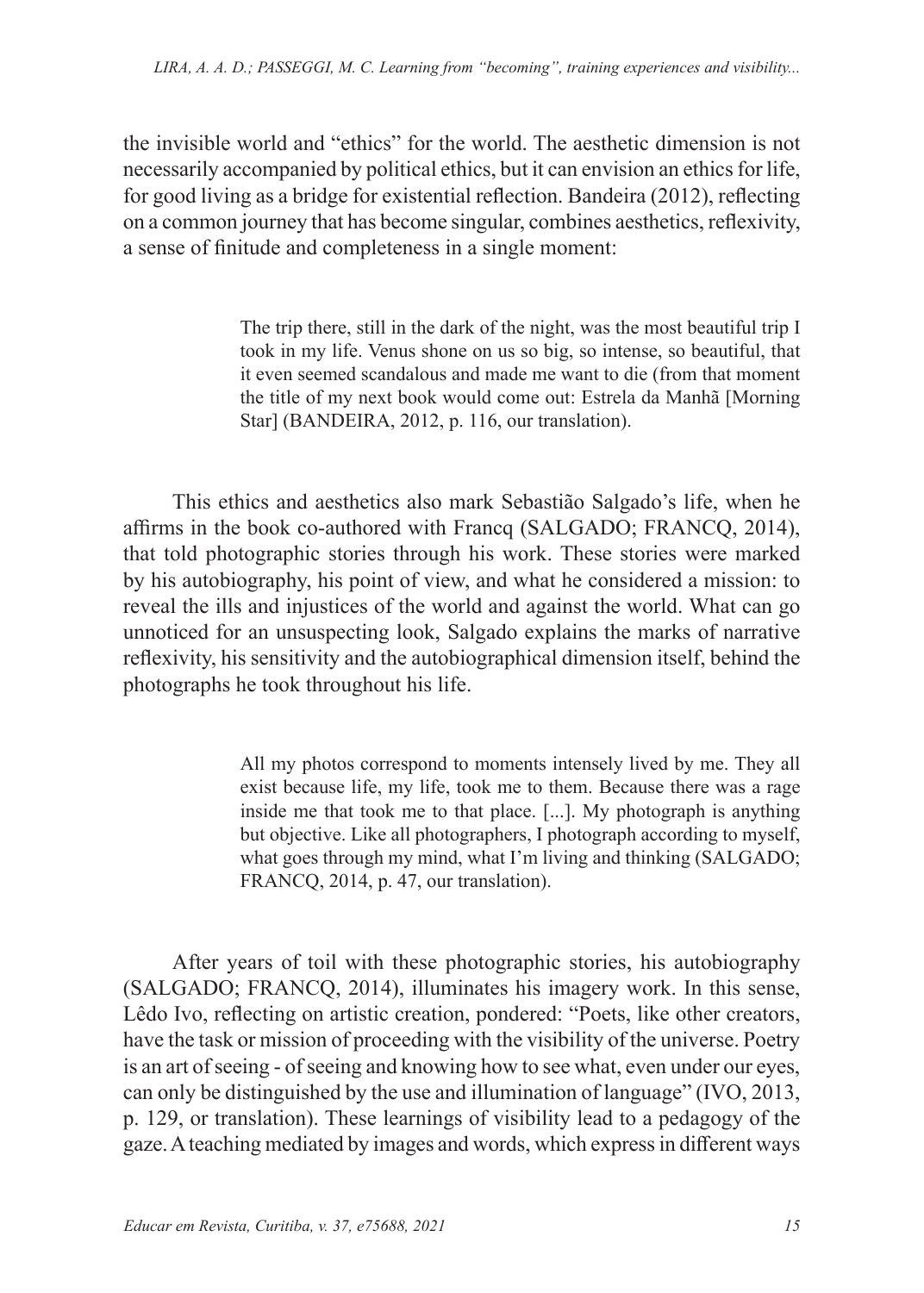artifices of human subjectivity and uniqueness as well as their indignation: "My photos were taken because I thought the whole world should know. I took these photographs because I had a moral, ethical obligation to do so" (SALGADO; FRANCQ, 2014, p. 94, our translation).

## **Provisional considerations**

Throughout this paper we have considered the value of literary autobiographies to understand biographical learning in its "best flights", according to Bruner (2008). This type of learning has the advantage of showing a set of aspects commonly treated in an isolated and dichotomized way of human development. Would it be possible to pin down, on the narrow path of human uniqueness, the biographical marks of learning and to reflect on their potential for education?

The learnings of *becoming* a poet, writer, or simply of *becoming human*, are made through formative experiences and the aesthetic look that lead to challenges and tensions in the school environment. An education of *becoming* should be directed towards processes that mobilize *biographical learning*, processes of recognition of singularities, processes of encounters in the I-you relationship. Generalist education is unlikely to contribute to individuals recognizing themselves on the other and recognizing themselves as subjects who elaborate their thoughts, emotions and trajectories in different ways. An education of formative experiences would contribute to learning that develops knowledge in a continuous relationship with life itself. In this sense, a series of aspects must figure in the understanding that despite its importance, it is not only the disciplinary contents that become indispensable for the human to become who he/she is.

The relationship with knowledge is permeated by the relationship with the objects of knowledge, mediated by the other and with the other. An education of visibility, which sharpens the eye, cannot be learned without continuous work of observing the world, the other, and oneself in a long time of learning. This learning of the gaze is a crucial task for education of singularity because it decentralizes the self from its idiosyncrasies. The education of the gaze is an architectural approach that allows seeing and glimpsing life and learning from the lived experience.

So, what would be the place of literary autobiographies in an education on becoming? They can be an important contribution to be explored in order to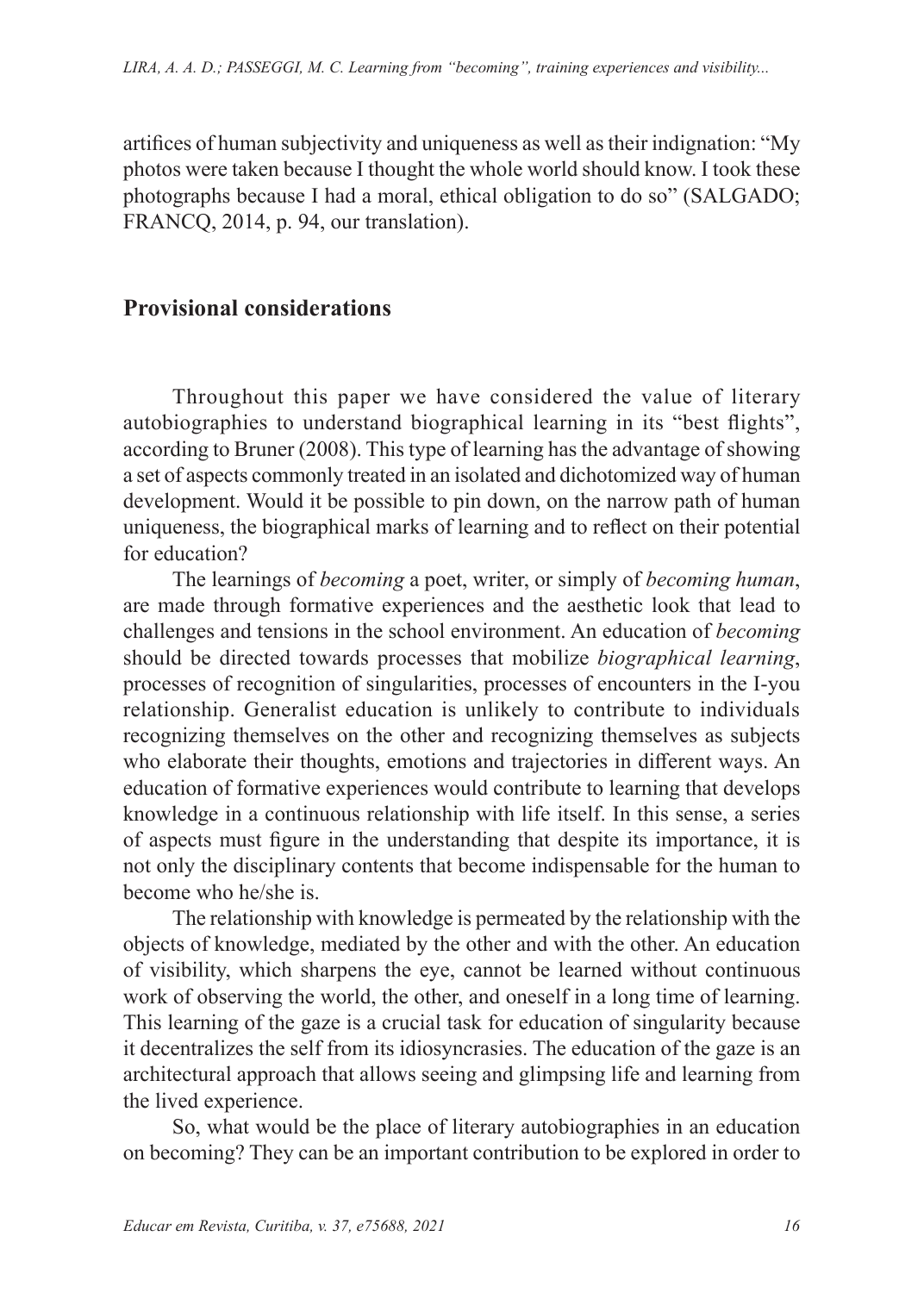understand the place of experiences, narrative reflexivity, biographical learning, the I-you relationship, visibility through the education of the gaze. Obviously, it is not a panacea or a single path. It is just one of the possible paths that we ventured to go through here.

# **REFERENCES**

ALHEIT, Peter; DAUSIEN, Bettina. Processo de formação e aprendizagens ao longo da Vida*. Educação e Pesquisa*, São Paulo, v. 32, n. 1, p. 177-197, jan./abr. 2006. Available on: https://www.scielo.br/scielo.php?script=sci\_arttext&pid=S1517-97022006000100011. Access on: April 10, 2020.

BANDEIRA, Manuel. *Itinerário de Pasárgada*. São Paulo: Global, 2012.

BRUNER, Jerome S. *Atos de Significação.* Porto Alegre: Artmed, 1997.

BRUNER, Jerome S. *Sobre o Conhecimento*: ensaios da mão direita. São Paulo: Phorte, 2008.

BRUNER, Jerome S. *Fabricando Histórias.* São Paulo: Letra e Voz, 2014.

CARINO, Jonaedson. A biografia e sua finalidade educativa. *Educação & Sociedade*, Campinas, ano XX, n. 67, p. 153-178, ago. 1999. Available on: https://www.scielo.br/ pdf/es/v20n67/v20n67a05.pdf. Access on: Mar. 3, 2020.

COSTA, Sérgio Roberto. *Dicionário de Gêneros Textuais.* 2. ed. rev. ampl. Belo Horizonte: Autêntica, 2009.

CSIKSZENTMIHALYI, Mihaly. *A Psicologia da Felicidade*. São Paulo: Saraiva, 1992.

COSTA, Sérgio Roberto. *Dicionário de Gêneros Textuais.* 2 ed. versão ampliada. Belo Horizonte: Autêntica, 2009.

DELORY-MOMBERGER, Christine. *Biografia e Educação:* figuras do indivíduo projeto. Natal: EDUFRN; São Paulo: Paulinas, 2008.

DELORY-MOMBERGER, Christine. Abordagens metodológicas na pesquisa biográfica. *Revista Brasileira de Educação*, Rio de Janeiro, v. 17, n. 51, set./dez. 2012.

DELORY-MOMBERGER, Christine. *Vocabulaire des histoires de vie et de la Recherche biographique*. Toulouse: Érès, 2019.

DILTHEY, Wilhelm. *A construção do mundo histórico nas ciências humanas.* São Paulo: Editora UNESP, 2010.

DOSSE, François. *O desafio biográfico*: escrever uma vida. São Paulo: EDUSP, 2015.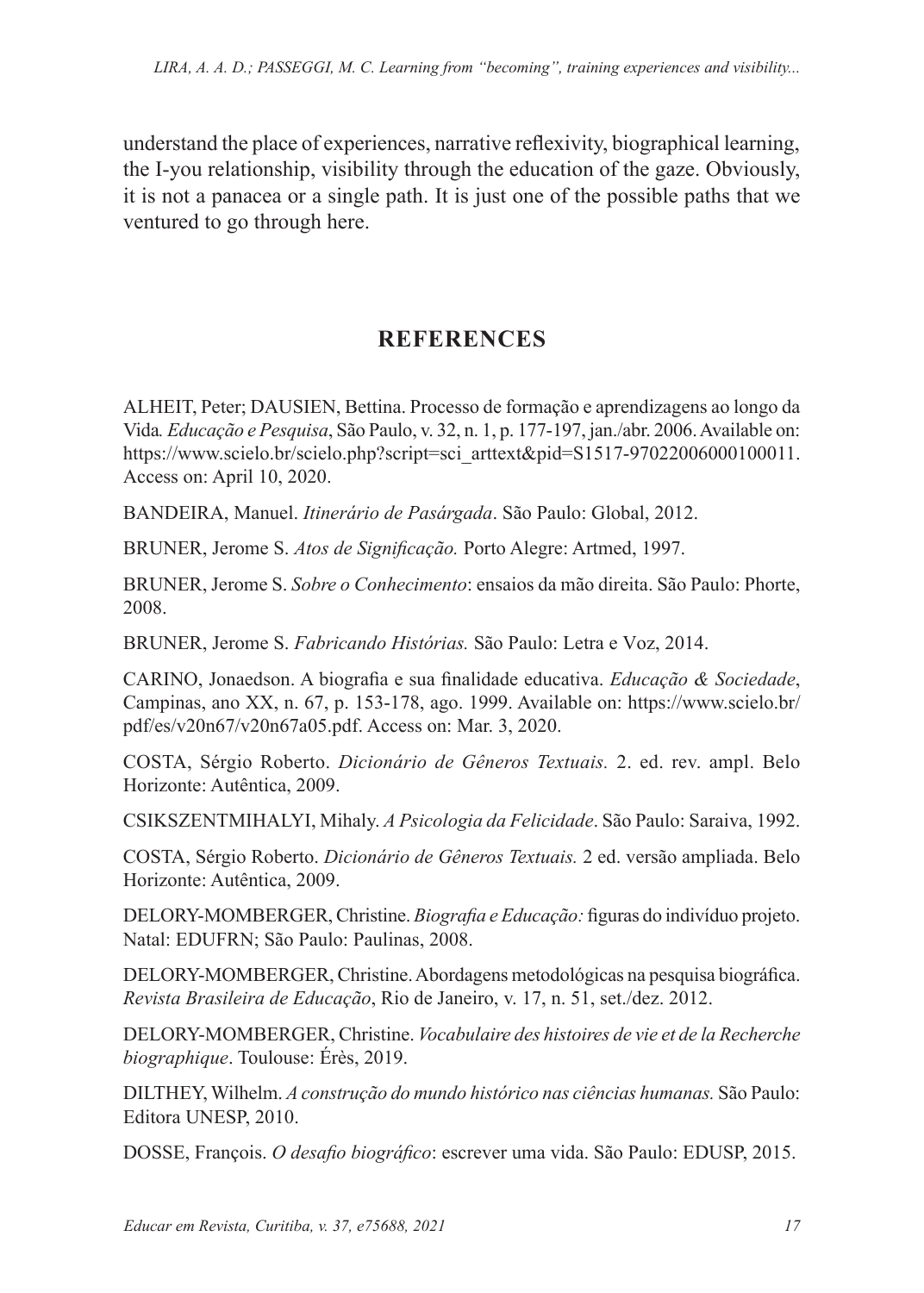DUQUE-ESTRADA, Elizabeth Muylaert. *Devires autobiográficos*: a atualidade da escrita de si. Rio de Janeiro: NAU: Editora PUC-Rio, 2009.

FONTANA, Roseli Cação. *Como nos tornamos professoras?* Belo Horizonte: Autêntica, 2000.

FREUD, Sigmund. Um estudo autobiográfico, Inibições, Sintomas e Ansiedade, Análise Leiga e outros trabalhos (1925-1926). Rio de Janeiro: Imago, 1976. v. 20 (Edição standard brasileira das obras psicológicas completas de Sigmund Freud).

GULLAR, Ferreira. *Autobiografia poética e outros textos*. Belo Horizonte: Autêntica, 2015.

GUSDORF, Georges. Condiciones y límites de la autobiografia. *Anthropos: Boletín de información y documentacion*, Barcelona, n. 29, p. 9-18, 1991.

IVO, Lêdo *Confissões de um poeta.* Rio de Janeiro: Topbooks, 2004.

IVO, Lêdo. *O Ajudante de Mentiroso.* Rio de Janeiro: Educan, 2009.

IVO, Lêdo. *O Aluno Relapso. Afastem-se das Hélices.* Rio de Janeiro: Apicuri, 2013.

JOSSO, Marie-Christine. *Experiências de Vida e Formação.* São Paulo: Cortez, 2004.

LARROSA, Jorge. Notas sobre a narrativa e identidade: a modo de presentación. *In*: ABRAHÃO, Maria Helena Barreto. *A Aventura (Auto)biográfica*: teoria e empiria. Porto Alegre: EDIPUCRS, 2004. p. 11-22.

LARROSA, Jorge. *Tremores*: escritos sobre experiência. Belo Horizonte: Autêntica, 2016.

LEJEUNE, Philippe. *O pacto autobiográfico:* de Rousseau à internet. 2. ed. Belo Horizonte: Editora da UFMG, 2014.

LIRA, André Augusto Diniz. Por uma aprendizagem das experiências na infância: literatura e (auto)formação em "O Ajudante de Mentiroso" de Lêdo Ivo. *Revista @mbienteeducação*, São Paulo, v. 12, p. 181-198, maio/ago. 2019. Available on: https:// doi.org/10.26843/ae19828632v12n22019p181a198. Access on: Apr. 7, 2020.

LIRA, André Augusto Diniz; PASSEGGI, Luis. Lêdo Ivo: o jogo identitário do ser/fazerse poeta. *In*: PASSEGGI, Maria da Conceição; LANI-BAYLE, Martine; FURLANETTO, Ecleide Cunico; ROCHA, Simone Maria da (org.). *Pesquisa (auto)biográfica em educação:* infâncias e adolescências em espaços escolares e não escolares*.* Natal: EDUFRN, 2018. p. 397-414.

LIRA, André Augusto Diniz; PASSEGGI, Luis. *De aluno relapso a pensador transgressor*: representações discursivas identitárias em Lêdo Ivo. Campina Grande: EDUFCG, 2020.

LUFT, Lya. *Pensar é transgredir*. Rio de Janeiro: Record, 2004.

LYLE, Ellyne. Possible selves: restor(y)ring wholeness through autobigraphical writing. *Learning Lands Scapes*, Quebec, Canadá, v. 11, n. 2, p. 257-269, 2018. Available on: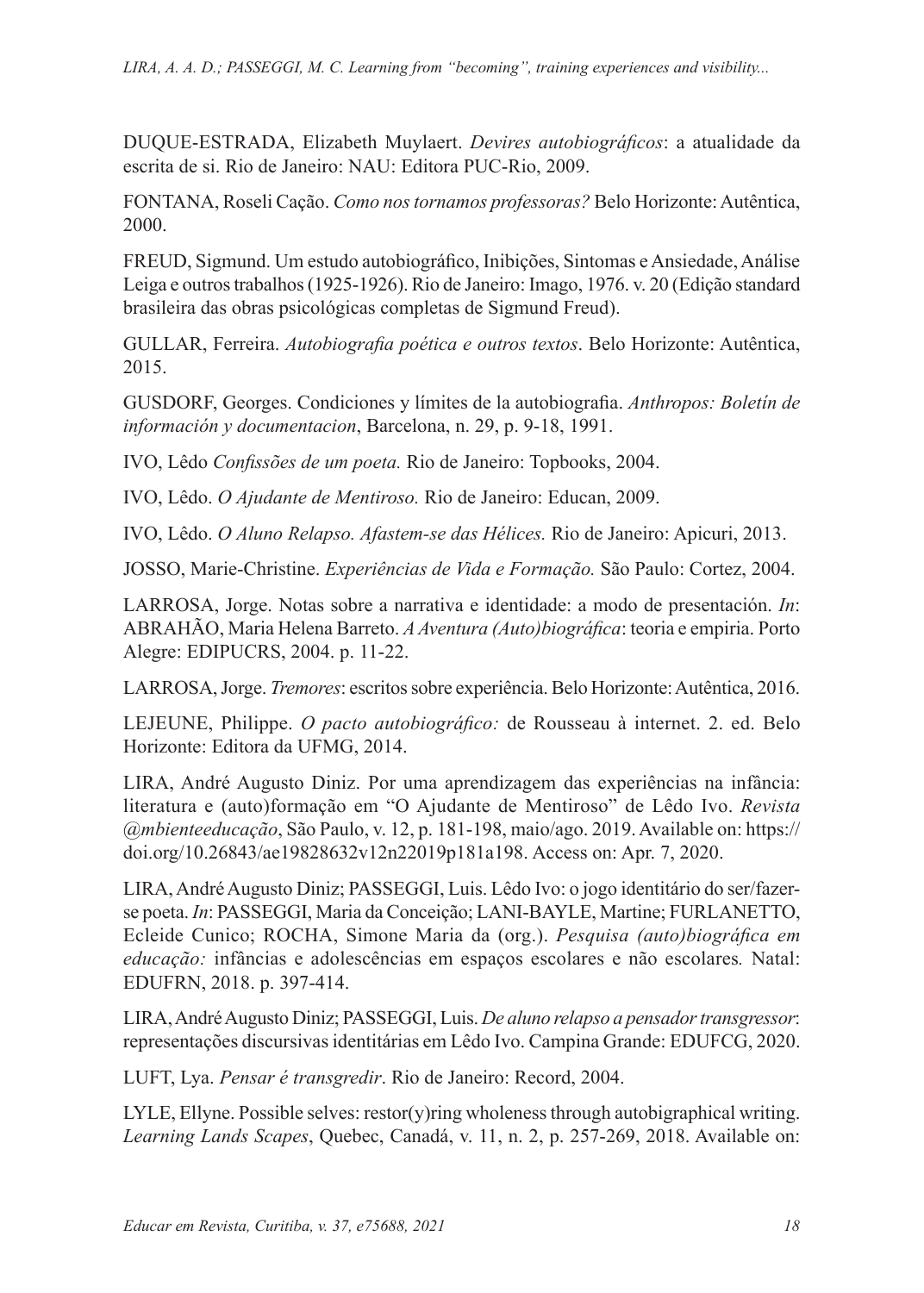https://www.learninglandscapes.ca/index.php/learnland/article/view/961. Access on: Mar. 5, 2020.

MARKUS, Hazel; NURIUS, Paula. Possible Selves. *American Psychologist,* v. 41, n. 9, p. 954-969, set. 1986. Available on: https://www.researchgate.net/publication/232565363\_ Possible Selves. Access on: Feb. 18, 2020.

MOISÉS, Massaud. *Dicionário de Literatura.* 12. ed. rev. ampl. São Paulo: Cultrix, 2013.

NÓVOA, António. A Formação tem que passar por aqui: as histórias de vida no Projeto Prosalus. *In*: NÓVOA, António; FINGER; Mathias (org.). *O método (auto)biográfico e a formação.* Natal: EDUFRN; São Paulo: Paulus, 2010. p. 155-187.

NÓVOA, António. Os professores e suas histórias de vida. *In*: NÓVOA, António (org.). *Vidas de Professores*. Porto: Porto Editora, 1995. p. 11-30.

PASSEGGI, Maria da Conceição. Abordagens narrativas na pesquisa educacional brasileira - Enfoques narrativos en la investigación educativa brasileña. *Revista Paradigma*, Maracay Edo Aragua, Venezuela, v. XLI, p. 57-79, Jun. 2020. (Edición Cuadragésimo Aniversario: 1980-2020). Available on: http://revistaparadigma.online/ ojs/index.php/paradigma/article/view/929. Access on: June 10, 2020.

PASSEGGI, Maria da Conceição. Narrativas da experiência na pesquisa-formação: do sujeito epistêmico ao sujeito biográfico. *Revista Roteiro*. Joaçaba, v. 41, p. 67-86, 2016. Available on: https://portalperiodicos.unoesc.edu.br/roteiro/article/view/9267. Access on: Dec. 12, 2019.

PASSEGGI, Maria da Conceição. A experiência em formação. *Educação*. Porto Alegre, v. 34, p. 147-156, 2011. Available on: https://revistaseletronicas.pucrs.br/ojs/index.php/ faced/article/view/8697. Access on: Dec. 12, 2019.

PASSEGGI, Maria Conceição. Narrar é humano! Autobiografar é um processo civilizatório. *In*: PASSEGGI, Maria Conceição; SILVA, Vivian Batista da (org.). *Invenções de vidas, compreensão de itinerários e alternativas de formação.* São Paulo: Cultura Acadêmica, 2010. p. 103-130.

REIS, Carlos. *Dicionário de Estudos Narrativos.* Coimbra: Almedina, 2018.

ROGERS, Carl. *Tornar-se pessoa*. São Paulo: Martins Fontes, 1991.

SALGADO, Sebastião; FRANCQ, Isabelle. *Da minha Terra à Terra*. São Paulo: Paralela, 2014.

TAYLOR, George. Identidade Prospectiva. *In:* NASCIMENTO, Fernando; SALLES, Walter (org.). *Paul Ricoeur:* ética, identidade e reconhecimento. Rio de Janeiro: Editora PUC-Rio; São Paulo: Loyola, 2013. p. 127-147.

VASCONCELOS, Maria Celi Chaves; CORDEIRO, Verbena Maria Rocha; VICENTINI, Paula Perin (org.) (*Auto)biografia. Literatura e história.* Curitiba: CRV, 2014.